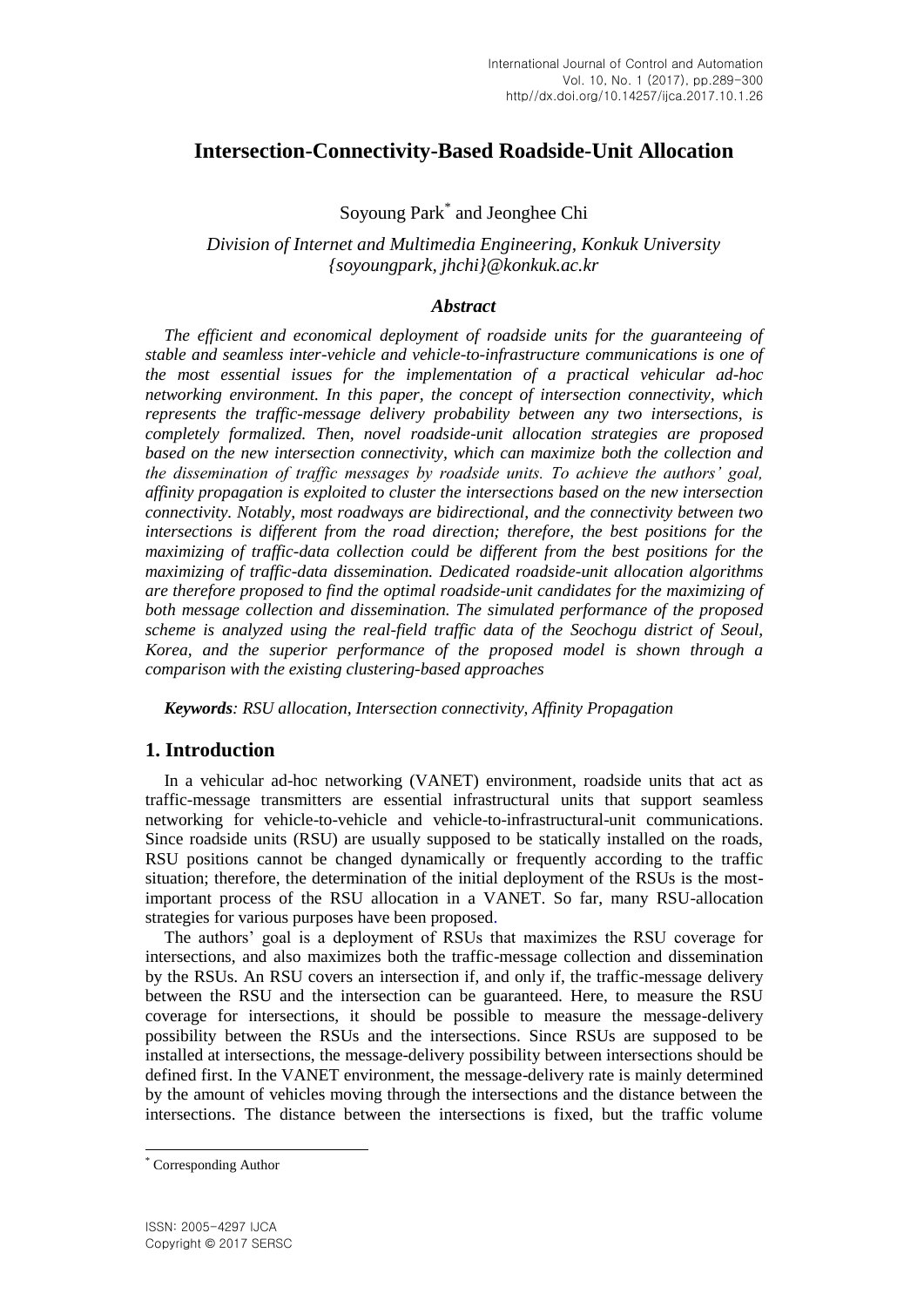passing through the intersections changes dynamically according to the traffic situation, locations, and time slot. Nevertheless, a tendency of the traffic flows between intersections can be discovered based on the accumulated traffic statistics for every intersection. This tendency has been constructed according to the locational particularity (*e.g.* habitual congestion zone, town center, main street, commercial district, residential district, shopping-mall area, etc.) of the intersections, so it does not change frequently. With this knowledge, a probabilistic traffic-message-delivery model is defined in this paper by considering the traffic flows between intersections.

A concept of intersection connectivity that represents the message-delivery probability between a pair of intersections is introduced here, and some related RSU-allocation algorithms have been proposed as preliminary results [2-5]. In this paper, the concept of intersection connectivity for two arbitrary intersections is redeemed and finally formalized, and a new RSU-allocation strategy is then proposed based on the new intersection connectivity.

The proposed strategy creates clusters of intersections whereby the intersections have relatively higher intersection connectivity to the head intersection of a cluster compared with that regarding the other cluster heads; that is, the traffic messages that are collected at intersections in a cluster will be delivered to the head intersection of the cluster with a relatively higher probability. The cluster heads can therefore become RSU candidates for traffic-message collection. An affinity propagation (AP) algorithm [6] is exploited for the clustering of the intersections. Likewise, clusters of the intersection are found for the message dissemination; that is, the message collected at the cluster head will be delivered to the intersections in the cluster with a relatively higher probability. Most roadways, however, are bidirectional. For two arbitrary intersections denoted as  $I_A$  and  $I_B$ , the connectivity from  $I_A$  to  $I_B$  can be different from the connectivity from  $I_B$  to  $I_A$ . The best positions for traffic-data collection will consequently be different than the best positions for traffic-data dissemination; therefore, dedicated RSU-allocation algorithms are proposed to find the optimal RSU-candidate intersections for the maximizing of both message collection and dissemination.

The performance of the proposed RSU-allocation model is simulated using the realfield traffic data from Seochogu in Seoul, Korea. The simulated performance of the proposed model is analyzed for the minimum number of RSUs, the average message collection, and the dissemination connectivity through a comparison with the authors' previous works.

The related works are briefly reviewed in Section 2, and the intersection connectivity is formalized in Section 3. In Section 4, the detailed algorithms of the proposed RSUallocation scheme are provided, and the simulated performance is analyzed in Section 5. The conclusion of the paper is given in Section 6.

# **2. Related Works**

Recently, many diverse RSU-allocation strategies have been proposed. The trafficdensity-based approach [1] deploys RSUs in the areas where the density of vehicles is relatively sparse to increase the vehicle connectivity. The network-based approach deploys RSUs to maximize the contacting probability with the RSUs. M. Rios *et al*. [\[9\]](#page-10-0) suggested an RSU-deployment strategy that allows any public bus to communicate with an RSU within two hops in a public bus-transport network. The partition-based approach deploys RSUs to maximize the number of vehicles making contact with RSUs. Patil and Gokhale [\[8\]](#page-10-1) proposed Voronoi-based RSU-deployment algorithms. C. M. Silva *et al*. [\[7\]](#page-10-2) partitioned roads into grid cells, and then found RSU locations using both the traffic volume in a grid cell and the migration ratios between adjacent cells.

The concept of intersection connectivity was introduced by the authors for the first time in [\[2\],](#page-9-0) and intersection connectivity-based RSU-allocation strategies were proposed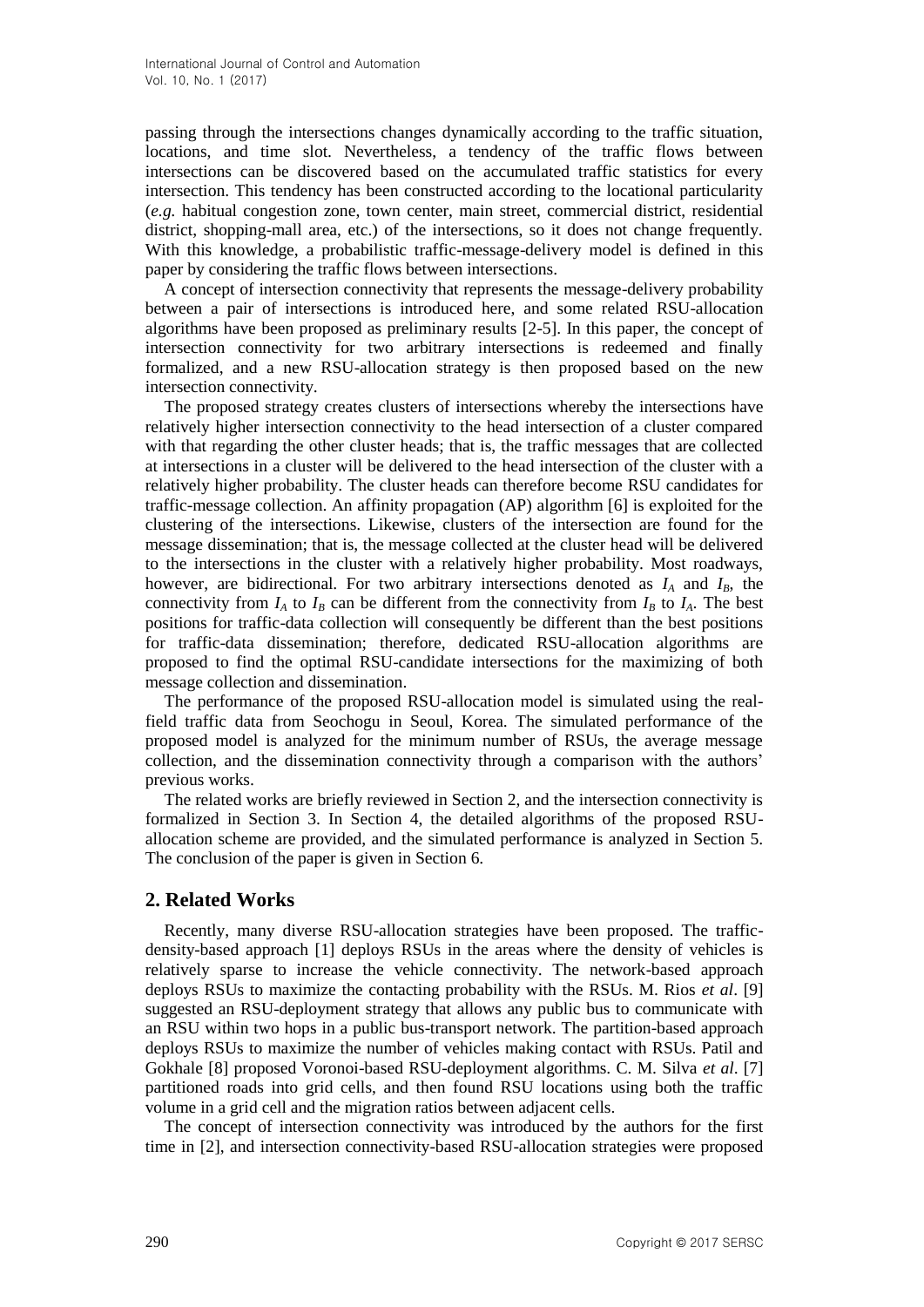using a Markov clustering algorithm in [\[4\]](#page-9-1) and [\[5\].](#page-9-2) The goal of the authors' previous works is the maximization of the message-delivery probability to RSUs. But RSU message dissemination was not considered. Wang *et al*. [\[10\]](#page-10-3) proposed an RSU-allocation scheme using an AP algorithm, for which the traffic influence between intersections was considered. The traffic influence involves a consideration of the traffic volume, distance, and speed, but it ignores the moving trajectories of vehicles between intersections; therefore, it does not reflect the traffic flow between intersections accurately. The authors' intersection connectivity is a probabilistic traffic model for which the moving trajectories of vehicles between intersections are considered, and the proposed model deploys RSUs to maximize both message collection and dissemination.

## **3. Intersection Connectivity**

The concept of intersection connectivity is formalized in this paper concretely. The intersection connectivity for two adjacent intersections is firstly defined, and then, it is generalized for any two intersections. Suppose that two adjacent intersections are denoted as  $I_i$  and  $I_j$ . The intersection connectivity from  $I_i$  to  $I_j$ , denoted as  $C_{i,j}$ , is the probability that the traffic information obtained at the intersection  $I_i$  can be delivered to the intersection  $I_j$ . Let the Euclidean distance between  $I_i$  and  $I_j$  be  $D_{i,j}$ . The traffic data generated by the vehicles located at intersection  $I_i$  can be delivered directly to the vehicles at intersection  $I_j$  through wireless communication if  $D_{i,j}$  is within the wirelesstransmission range that is denoted as  $\delta$ . The traffic-message delivery can be always guaranteed in this case.

In a case where  $D_{i,i}$  is greater than  $\delta$ , the traffic messages can be delivered by vehicles passing through both the intersections  $I_i$  and  $I_j$ . If there are enough vehicles on the roadways between  $I_i$  and  $I_j$ , then the traffic messages can be delivered by hop-by-hop propagation by those vehicles on the roadway. If there is no intermediate vehicle for the message propagation on the roadway, the traffic messages can be delivered to  $I_i$  by vehicles moving from  $I_i$  to  $I_j$  in the manner of carry-and-forward. Consequently, in both situations, the traffic-message delivery depends on the vehicles passing through both the intersections  $I_i$  and  $I_j$ ; therefore, in the latter case, the traffic-message delivery probability is determined by the probability of encountering vehicles passing by both of the two adjacent intersections. So when a vehicle  $V_A$  (that is not supposed to head for  $I_i$ ) has arrived at the intersection  $I_i$ , if there is any vehicle  $V_B$  moving toward  $I_j$  within the transmission range of *V<sup>A</sup>* during a given time, then the traffic message obtained from *V<sup>A</sup>* can be delivered to  $I_i$  by  $V_B$ . The traffic-message delivery probability is therefore the same as the probability that there is at least one vehicle heading for  $I_i$  when a vehicle has arrived at  $I_i$ . Let the vehicle's average staying time at each intersection be  $\theta$ , and let the probability of the emerging of *n* different vehicles heading for  $I_j$  at  $I_i$  during  $\theta$  be  $P_{i,j}(n)$ ; therefore, the intersection connectivity  $C_{i,j}$  for the two adjacent intersections  $I_i$  and  $I_j$  is defined as follows:

$$
C_{i,j} = \begin{cases} 1 & \text{if } D_{i,j} \le \delta; \\ P_{i,j}(n \ge 1) & \text{otherwise} \end{cases}
$$
 (1)

Suppose that *n* different vehicles heading for  $I_i$  emerge at  $I_i$  by the Poisson distribution, which is defined as Eq. (2), the probability  $P_{i,i}(n \ge 1)$  is determined by Eq. (3), as follows:

$$
f(\lambda_{i,j}; n) = \frac{\lambda_{i,j}^{n} e^{-\lambda_{i,j}}}{n!}, \text{ where } \lambda_{i,j} = M_i * \alpha_{i,j}/\theta.
$$
  
\n
$$
P_{i,j}(n \ge 1) = 1 - P_{i,j}(n = 0)
$$
  
\n
$$
= 1 - f(\lambda_{i,j}; n = 0)
$$
 (2)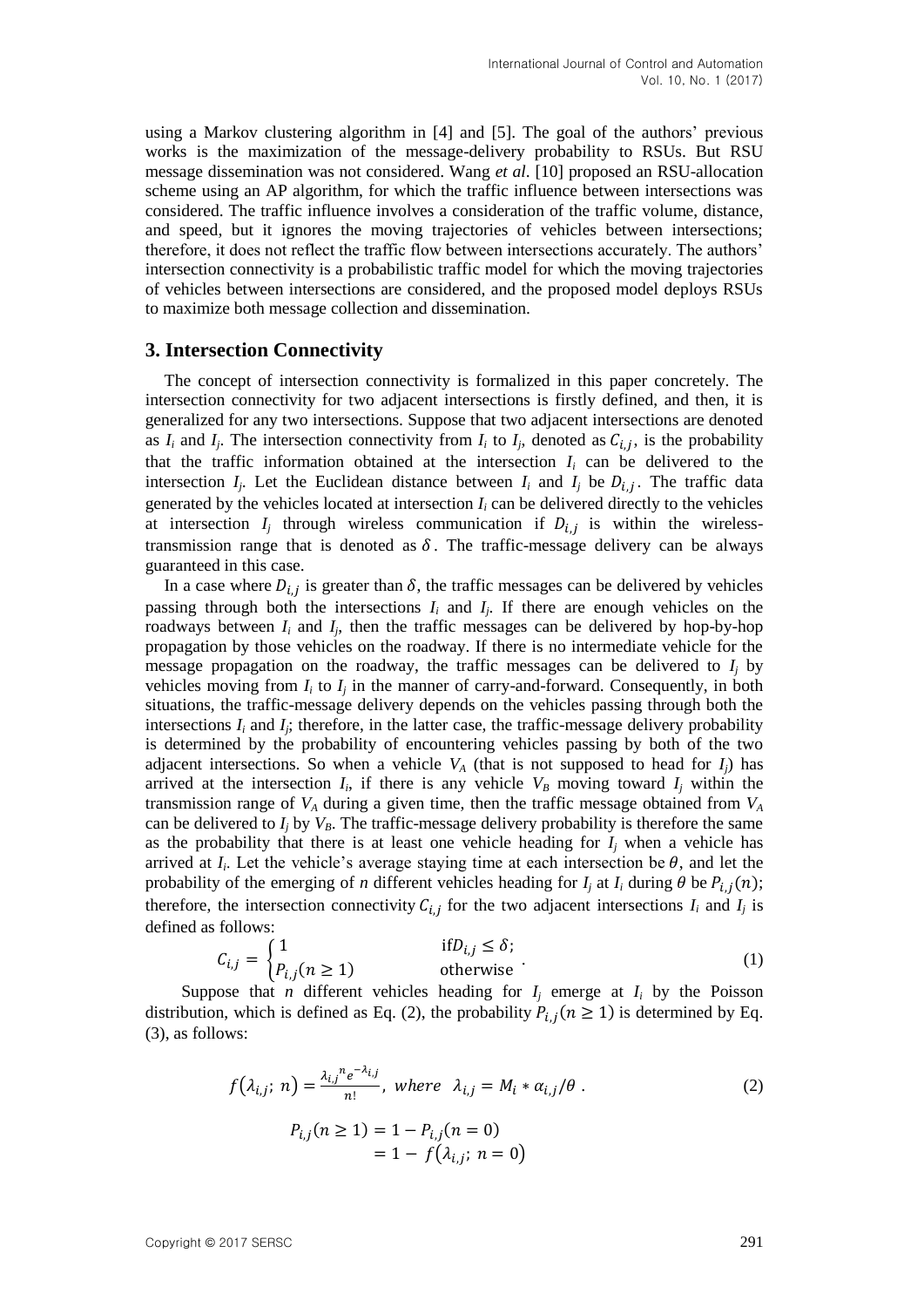$$
=1-e^{-\lambda_{i,j}}.\tag{3}
$$

Each intersection is usually connected to three-to-four different roadways, and has up to 12 moving directions at four-way intersections. The average traffic volumes passing through each intersection are different from each other. But, a tendency of the traffic flow between the intersections can be discovered by a statistical analysis of the traffic-volume records at each intersection. The terminology of "traffic influence" is used here to represent for the tendency of the traffic flow between intersections. Consequently, the probability that the emerging vehicles will move to a particular direction at each intersection can be determined by both the average traffic volume at each intersection and the traffic influence regarding the particular direction at the intersection. In Eq. (2),  $M_i$ indicates the average traffic volume measured at  $I_i$  during the time  $\theta$ , and  $\alpha_{i,j}$  is the traffic influence from  $I_i$  to  $I_j$ . The traffic influence can be obtained by a linear-regression analysis of the traffic amount heading to  $I_j$  over the average traffic volume at  $I_i$ . For every single time interval *t*, let the total traffic amount moving from  $I_i$  to  $I_j$  during *t* be  $x_{i,j}^t$ , and let the total traffic amount that passes through  $I_i$  during  $t$  be  $y_i^t$ .  $\alpha_{i,j}$  is calculated by Eq. (4), as follows:

$$
\alpha_{i,j} = \frac{k \sum_{t=1}^{k} x_{i,j}^{t} y_i^t - \sum_{t=1}^{k} x_{i,j}^{t} \sum_{t=i}^{k} y_i^t}{k \sum_{t=1}^{k} (x_{i,j}^{t})^2 - (\sum_{t=1}^{k} x_{i,j}^{t})^2}.
$$
\n(4)

Without a loss of generality, the intersection connectivity can be extended to two arbitrary non-adjacent intersections. For two non-adjacent intersections that are denoted as  $I_i$  and  $I_k$ , the message delivery from  $I_i$  to  $I_k$  should be done by vehicles passing through the intersections located on the path from  $I_i$  to  $I_k$ ; that is, for an intermediate intersection  $I_j$ between  $I_i$  and  $I_k$ , the traffic messages should be delivered to  $I_j$  first, and then they can be delivered from  $I_j$  to  $I_k$ . The  $C_{i,k}$  is consequently defined as  $C_{i,k} = C_{i,j} \times C_{j,k}$ . Also, since there are many paths from  $I_i$  to  $I_k$  through other intersections,  $C_{i,k}$  is defined as follows:

$$
C_{i,k} = \max\{\prod_{j=i}^{k} C_{j,j+1}\}.
$$
 (5)

Here, the index  $j + 1$  indicates an adjacent intersection to  $I_j$  on a path from  $I_i$  to  $I_k$ . Consequently, the intersection connectivity for two arbitrary intersections is defined as follows:

$$
C_{i,k} = \begin{cases} 1 & \text{if } D_{i,k} \le \delta; \\ P_{i,k}(n \ge 1) & \text{else if } I_i \text{ and } I_k \text{ are adjacent;} \\ \max\{\prod_{j=i}^k C_{j,j+1}\} & \text{otherwise} \end{cases}
$$
(6)

The following table summarizes all notations used through our entire paper.

| <b>Notations</b> | <b>Descriptions</b>                                                      |
|------------------|--------------------------------------------------------------------------|
|                  | A set of all intersections                                               |
|                  | The <i>i</i> th intersection in <i>I</i> where $i = \{1, , n\}$          |
| $P_{i,j}(n)$     | The probability of emerging <i>n</i> vehicles moving from $I_i$ to $I_i$ |
| $\alpha_{i,j}$   | The traffic influence from $I_i$ to $I_i$                                |
| $D_{i,j}$        | The distance from $I_i$ to $I_i$                                         |
| $C_{i,j}$        | The intersection connectivity from $I_i$ to $I_i$                        |
|                  | The wireless transmission range                                          |
| θ                | Vehicle's average staying time at an intersection                        |
| <i>RSet</i>      | A set of RSUs                                                            |
| $AC_k$           | An AP-based cluster having $I_k$ as the head of the cluster.             |

**Table 1. Notations**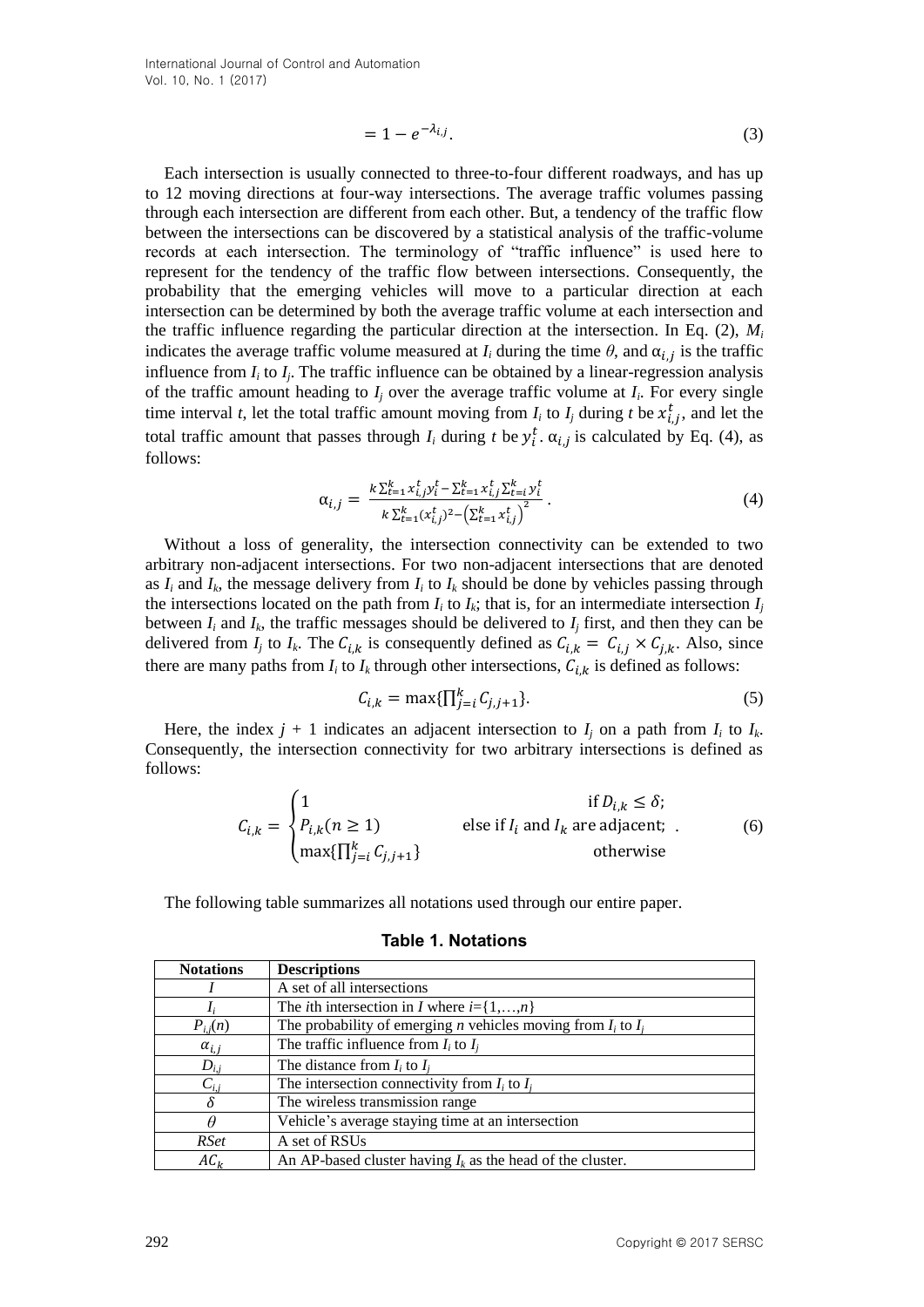### **4. Intersection-Connectivity-Based RSU Allocation**

In this section, the authors' intersection-connectivity-based RSU-allocation strategy is described in detail. An AP algorithm is adopted to cluster the intersections. The AP algorithm is briefly reviewed first, and the RSU-allocation algorithms are then concretely provided in the subsections.

#### **4.1. Affinity Propagation (AP)**

AP clusters data points using the similarity between pairs of data points. The goal of AP is the finding of "exemplars," which is the center of each cluster. The similarity  $s(i,k)$ indicates how well-suited the data point with index *k* is to be the exemplar for data point *i*. A real preference value of each point is used for  $s(k, k)$ , and the points with larger values of *s*(*k*,*k*) are more likely to be chosen as exemplars. Since AP considers all data points as potential exemplars, the *s*(*k*,*k*) of each data point is set with the same preference. Based on this similarity, AP uses two kinds of the message that is exchanged between the data points. One is "responsibility" and the other is "availability." The responsibility  $r(i,k)$ , sent from the data point *i* to the candidate exemplar point *k*, reflects the accumulated evidence for how well-suited point  $k$  is to serve as the exemplar for point  $i$ , taking into account the other potential exemplars for point *i*. The availability  $a(i,k)$ , sent from the candidate exemplar point *k* to the point *i*, reflects the accumulated evidence for how appropriate it would be for point *i* to choose point *k* as its exemplar, taking into account the support from other points that point  $k$  should be an exemplar.  $a(i,k)$  is initialized as zero:  $a(i,k) = 0$ , and  $r(i,k)$  and  $a(i,k)$  are computed as follows:

$$
r(i,k) \leftarrow s(i,k) - \max_{k' s.t. k' \neq k} \{a(i,k') + s(i,k')\}.
$$
 (7)

$$
a(i,k) \leftarrow \min\left\{0, r(k,k) + \sum_{i's.t.i' \notin \{i,k\}} \max\{0, r(i',k)\}\right\},
$$

$$
a(k,k) \leftarrow \sum_{i's.t.i' \neq k} \max\{0, r(i',k)\}.
$$
 (8)

For point *i*, the AP algorithm iteratively updates  $r(i,k)$  and  $a(i,k)$ . And the point *k* that maximizes  $a(i,k) + r(i,k)$  becomes the exemplar for point *i*.

#### **4.2. AP-Based Connected-RSU Allocation**

Given a road network *G*(*I*, *R*) such that *I* is a set of intersections and *R* is a set of roadways between two adjacent intersections, the intersection connectivity  $C_{i,k}$  can be directly used to show how well the intersection  $I_k$  is suited to be RSU candidate for the intersection  $I_i$  because  $C_{i,k}$  represents the message-delivery probability from  $I_i$  to  $I_k$ . The proposed intersection connectivity is a probabilistic traffic model, so the similarity between a pair of intersections for the adoption of the AP algorithm is set to a loglikelihood of the intersection connectivity between the two intersections, as follows:

$$
s(I_i, I_k) = \log C_{i,k} \mid i \neq k \tag{9}
$$

Since every intersection can be an RSU candidate, each intersection is supposed to have the same preference; therefore, for  $i = k$ ,  $s(I_k, I_k)$  is set to an average of all of the similarities, as follows:

$$
s(I_k, I_k) = \frac{\sum_{i=1}^n \sum_{j=1}^n s(I_i, I_j) \mid i \neq j}{n^2 - n} \tag{10}
$$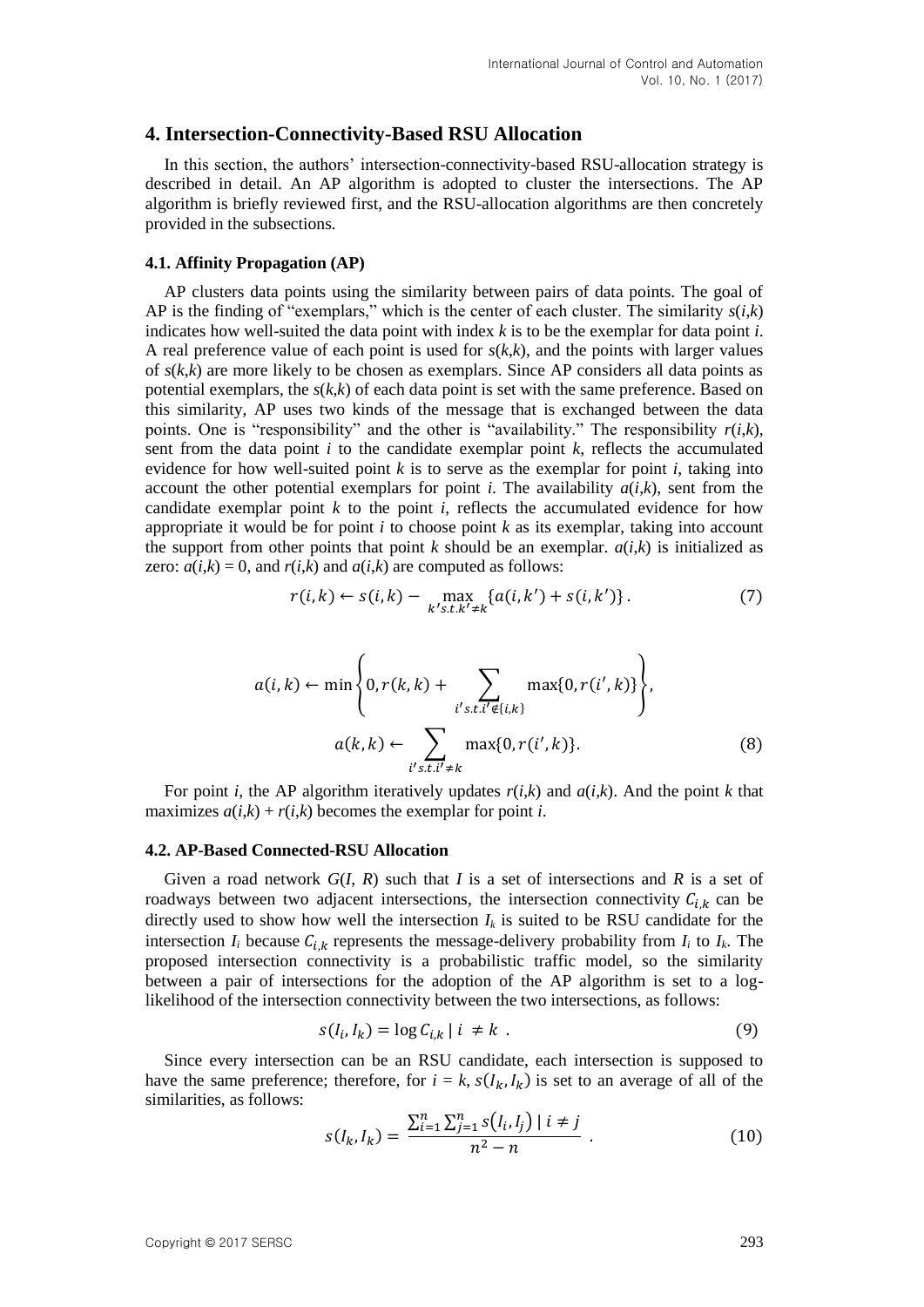The previously mentioned AP algorithm clusters the intersections based on this similarity. The rule for the computing of the  $r(i,k)$  and  $a(i,k)$  is used. The AP-based C-RSU-allocation algorithm is given below:

| Algorithm 1: | <b>AP-based RSU Allocation</b>                                                      |  |  |
|--------------|-------------------------------------------------------------------------------------|--|--|
| Input:       | S: a $n \times n$ similarity matrix where $S_{i,j} = s(I_i, I_j)$ ;                 |  |  |
| Output:      | $RSet = \emptyset$ : // a set of RSUs                                               |  |  |
| Output:      | $AC_k = \emptyset$ ; // an AP-based cluster having $I_k$ as the head of the cluster |  |  |
| 1:           | $\lambda = 0.5$ ; // a damping factor                                               |  |  |
| 2:           | R: a $n \times n$ responsibility matrix initialized with zeros;                     |  |  |
| 3:           | A: a $n \times n$ availability matrix initialized with zeros;                       |  |  |
| 4:           | while $R$ or $A$ is updated                                                         |  |  |
| 5:           | $PrevR = R$ ;                                                                       |  |  |
| 6:           | $PrevA = A$ ;                                                                       |  |  |
| 7:           | $\frac{1}{2}$ computed by the equation (7)<br>Update R as $R_{i,j} = r(I_i, I_j)$ ; |  |  |
| 8:           | Update A as $A_{i,j} = a(I_i, I_j)$ ; // computed by the equation (8) and (9)       |  |  |
| 9:           | $R = (1 - \lambda) \times R + \lambda \times PrevR$ ;                               |  |  |
| 10:          | $A = (1 - \lambda) \times A + \lambda \times PrevA$ ;                               |  |  |
| 11:          | end                                                                                 |  |  |
| 12:          | $E = R + A$ ;                                                                       |  |  |
| 13:          | $RSet = \{I_k   E_{k,k} > 0\};$                                                     |  |  |
| 14:          | $AC_k = \{I_i   \max_{k \in C- RSet} s(I_i, k)\};$                                  |  |  |

First of all, the RSU candidates for the maximizing of the traffic-message collection can be obtained by carrying out Algorithm 1, and these RSU candidates are denoted as "RSU-C." To obtain the RSU candidates for the maximizing of the traffic-message dissemination, Algorithm 1 can be performed with the transposed matrix of the above similarity matrix. Let these RSUs be "RSU-D." If it is assumed that the connected RSUs are installed so that the RSUs are connected through wire lines, the final RSU candidates are the union of RSU-C and RSU-D. The traffic messages collected by RSU-Cs can be instantly shared among other RSU-Cs and RSU-Ds, and then, the RSU-Ds can disseminate these messages back to the other intersections.

#### **4.3. AP-Based Wireless RSU Allocation**

In the previous section, the dedicated RSU candidates for message collection and message dissemination were selected separately. When those RSUs are connected to each other, it can provide the best performance for both message collection and dissemination. If only wireless RSUs can be installed, the above approach cannot provide the best solution. In this section, a wireless RSU-allocation strategy is therefore provided by modifying the similarity function.

The basic idea is the finding of common RSU positions that satisfy both message collection and dissemination. For a given pair of intersections denoted as  $I_i$  and  $I_k$ , the similarity  $s(I_i, I_k)$  from  $I_i$  to  $I_k$  is different to  $s(I_k, I_i)$ ; however, to find the common RSU candidates for both message collection and dissemination, the similarity is modified so that both  $s(I_i, I_k)$  and  $s(I_k, I_i)$  share the same value. By choosing RSU positions based on the modified common similarity, the minimum number of RSUs required for covering all intersections can be also reduced. Here, two methodologies for assigning the common similarity between two intersections are suggested.

#### *(1) Average Similarity*

First, the average similarity can be simply considered. The similarity between  $I_i$  and  $I_k$ is set as the average value of both similarities, as follows:

$$
AVG_{ik} = (C_{i,k} + C_{k,i}) / 2,
$$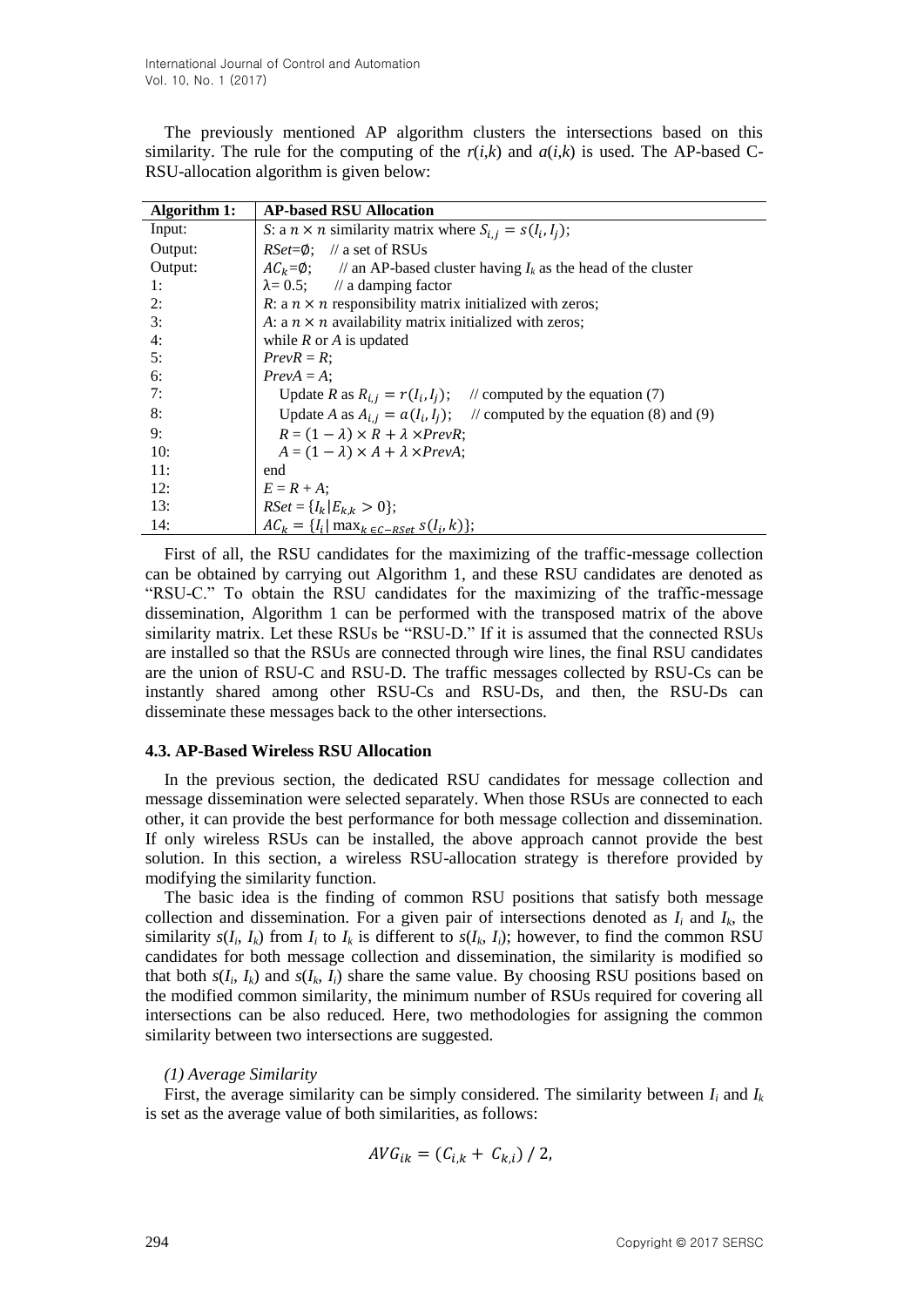$$
s(I_i, I_k) = s(I_k, I_i) = \log(AVG_{ik}) \quad |i \neq k \quad . \tag{11}
$$

Since the average similarity reflects two connectivity values  $C_{i,k}$  and  $C_{k,i}$  impartially, the finding of RSU positions based on the average similarity can work reasonably in most bidirectional roadways where the two connectivity values are similar.

#### *(2) Weighted Similarity*

The second method considers the difference between  $C_{i,k}$  and  $C_{k,i}$ . If the difference is small, the average value is similar to the original similarities; alternatively, if the difference is large, the average value can produce inaccurate results. For an example, suppose that the roadway between  $I_i$  and  $I_k$  is one-way, and  $C_{i,k}$  is 0.9 but  $C_{k,i}$  is 0. Since  $C_{i,k}$  is fairly large,  $I_k$  could be a suitable position for message collection, but  $I_k$  is not a recommendable position for message dissemination. If an average value is used, it is likely that  $I_k$  is a suitable position for both message collection and message dissemination with at least a probability of 0.45; therefore, the proposed strategy considers the intersections with a small connectivity difference preferentially as RSU candidates, and the intersections with a large connectivity difference are excluded from the RSU candidates. To achieve this, the similarity is set as follows:

if 
$$
(|C_{i,k} - C_{k,i}| < \alpha)
$$
 then  
\n
$$
s(I_i, I_k) = s(I_k, I_i) = log(max(C_{i,k}, C_{k,i}));
$$
\nelse if  $(|C_{i,k} - C_{k,i}| > (1 - \alpha))$  then  
\n
$$
s(I_i, I_k) = s(I_k, I_i) = log(min(C_{i,k}, C_{k,i}));
$$
\nelse  
\n
$$
s(I_i, I_k) = s(I_k, I_i) = log(AVG_{ik})
$$
\n(12)

Here,  $\alpha$  indicates a threshold for the small connectivity difference such as  $0<\alpha<0.5$ . Using the modified similarities, common RSU candidates for both message collection and dissemination can be obtained by carrying out Algorithm 1.

## **5. Simulated Performance**

Now, the simulated performance of the proposed RSU-allocation model is analyzed. The results of the RSU allocation according to the following three different RSUallocation strategies are therefore compared: connected RSU allocation (C-RSU), wireless RSU allocation with the average similarity (W-RSU-AVG), and wireless RSU allocation with the weighted similarity (W-RSU-WG). The required minimum numbers of RSUs and positions, and the average coverage of the RSUs are mainly analyzed. The performance of the proposed model is also compared with that of the authors' previous Markov clustering-based approach (denoted as MC) and the K-means clustering results. For the simulation, the real traffic statistics and roadmaps of Seochogu, Korea, were used. The district has 89 intersections in total. Table 2 summarizes system parameters used in the simulation.

| <b>Parameters</b>                                         | Values           |
|-----------------------------------------------------------|------------------|
| Wireless-transmission range $(\delta)$                    | 200m, 250m, 300m |
| Vehicle's average stay time at an intersection $(\theta)$ | 15 s             |
| Connectivity difference threshold $(\alpha)$              | 0.1, 0.15, 0.2   |

**Table 2. Simulation Parameters**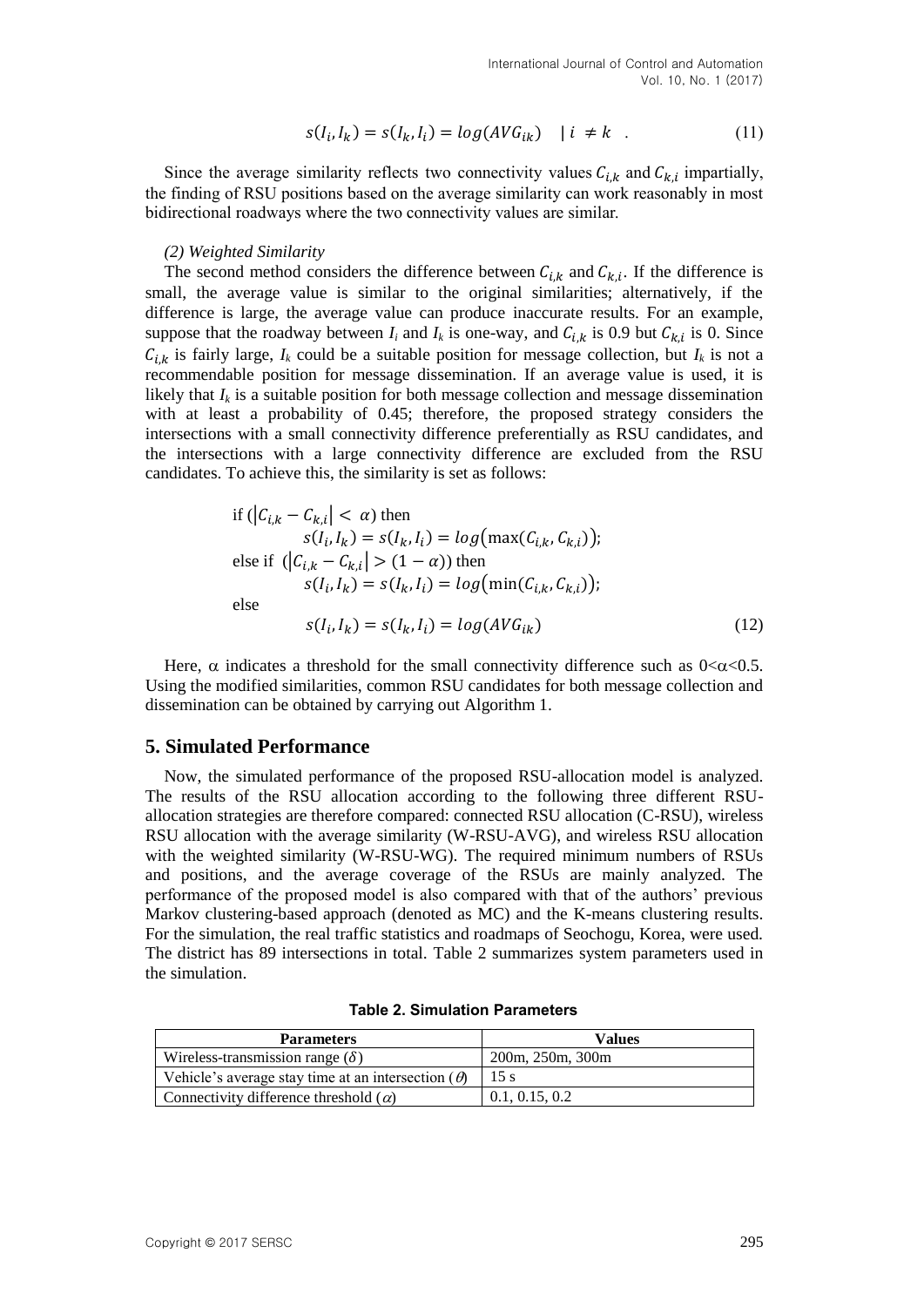

**Figure 1. The Results of the RSU Allocation According to the Three Different Strategies** ( $\delta$  = 250 m,  $\alpha$  = 0.1)



**Figure 2. The Number of RSUs According to Different RSU Allocation Strategies**

Figure 1 shows the positions of the RSUs and their coverage according to the three RSU-allocation strategies. Figure 2 summarizes the minimum number of RSUs to cover all intersections according to the proposed three strategies and the Markov clusteringbased strategy (MC). As shown in the Figure 2, the proposed wireless RSU-allocation model requires a lesser number of RSUs. The MC allocation and C-RSU allocation require more than 15 numbers of RSUs, but W-RSU-AVG and W-RSU-WG require less than 10 numbers of RSUs.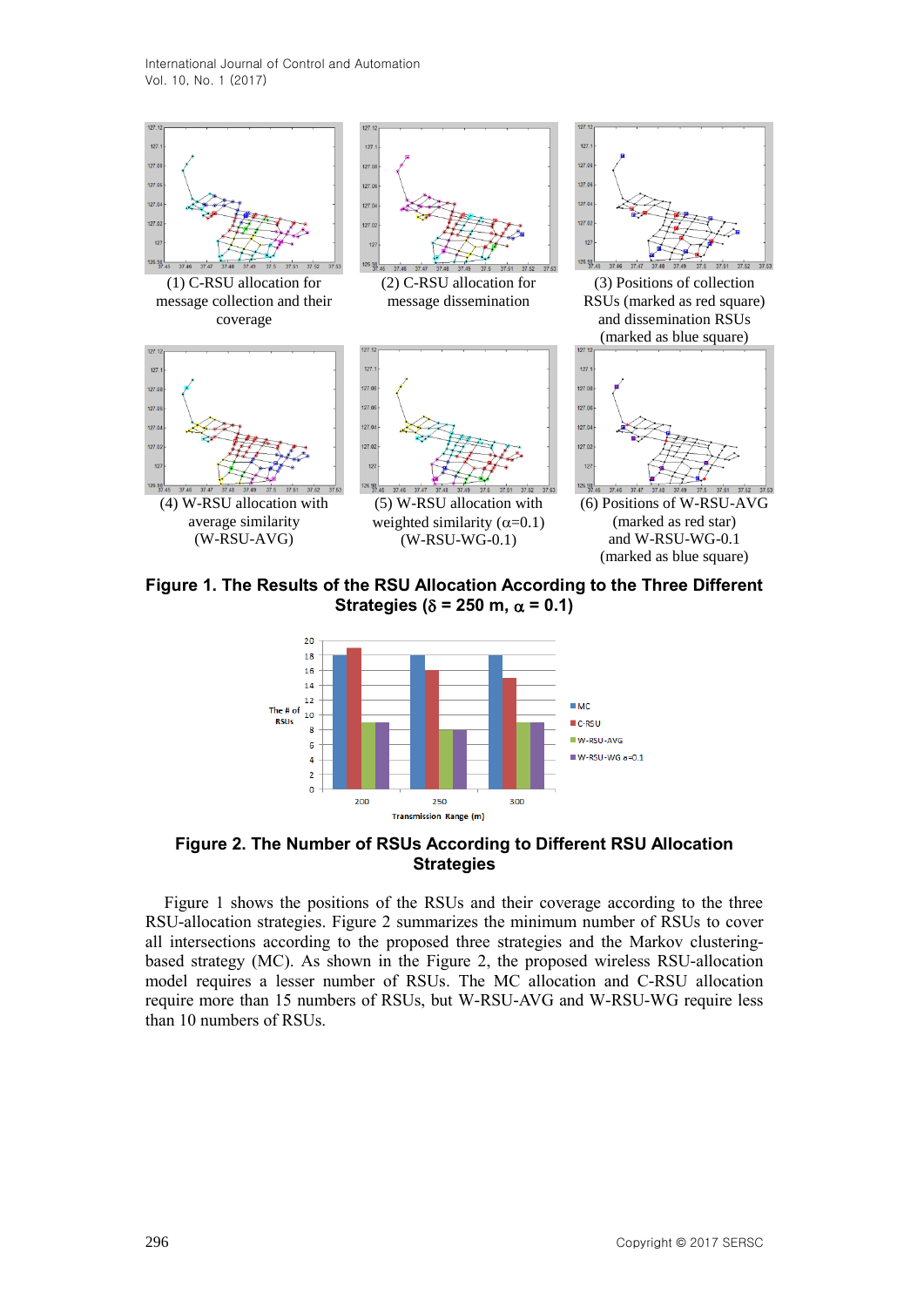

**Figure 3. The Average Coverage of RSUs according To Different RSU Allocation Strategies**

Figure 3 shows the average probability for both traffic data collection and dissemination (denoted as "average connectivity") according to diverse RSU allocation strategies. As shown in the figure, the MC allocation and the C-RSU allocation shows the best average connectivity. The RSUs in the MC strategies can communicate with intersections covered by them with an average probability of about 0.88 when the transmission range is 200 m. The average connectivity of RSUs in the C-RSU strategy is about 0.89. On the other hands, the wireless RSUs shows a lesser performance than the connected RSUs in the average connectivity. It is natural because wireless RSU allocation strategies find common RSUs (not dedicated RSUs chosen separately for the data collection and dissemination) by considering both data collection and dissemination. In the case where the average similarity is considered, the average connectivity of W-RSU-AVG is about 0.85. When the weighted similarity with a weight threshold of 0.2 is considered, the average connectivity of W-RSU-WG is about 0.86. As shown in the figure, the W-RSU-WG shows the middle level of performance between the C-RSU allocation and the W-RSU-AVG allocation. The wireless RSU allocation strategies produce a little lesser performance in the sense of the average connectivity but they reduced the number of RSUs significantly. In addition, W-RSUs do not need to be connected through wired lines. Thus, we can conclude that the proposed wireless RSU allocation strategies find practical and reasonable RSU positions for satisfying with both connectivity and economics.



**Figure 4. The Average Connectivity of RSUs According To Weight Threshold**   $\alpha$ 

Figure 4 shows the average connectivity of W-RSU-WG according to the weight threshold  $\alpha$ . The W-RSU-WG shows slightly better performance than the W-RSU-AVG in the sense of average connectivity. And the W-RSU-WG with a weight threshold of 0.2 showed the best performance in Seochogu district. But the results will be dependent on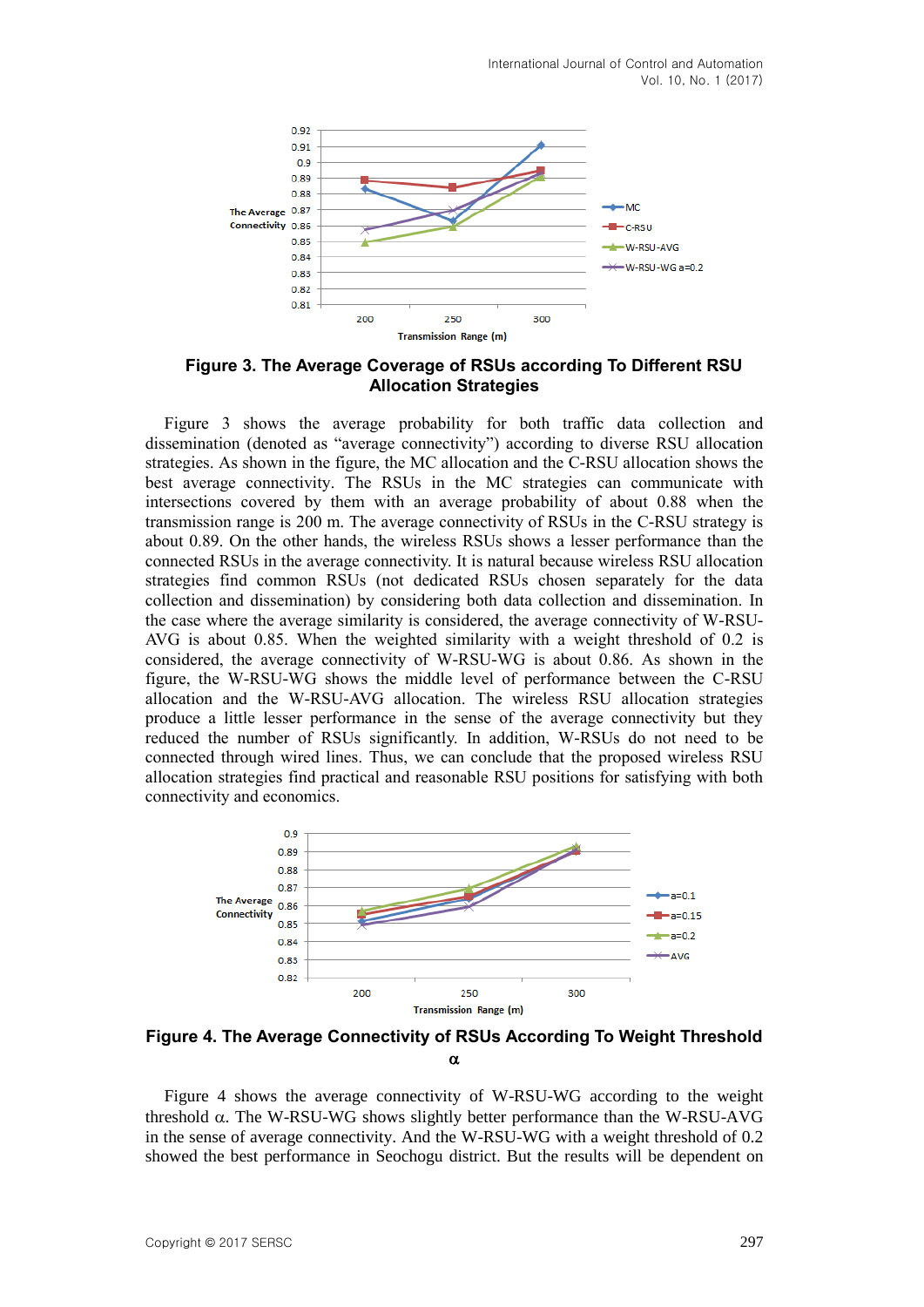the roadway situation. If a district has a road map that consists of lots of one-way roadways, then W-RSU-WG can work efficiently. But in most roadways where the bidirectional connectivity does not differ so much, W-RSU-AVG and W-RSU-WG will show the similar performance.

The performance of the proposed model was also compared with the existing clustering-based approaches. Table 4 summarizes the comparison results. When compared with the K-means clustering for the installation of 10 RSUs, the proposed model still shows a superior performance for the average connectivity. Also, the performance of the K-means clustering is deeply affected by the initial cluster-center positions that are randomly chosen, so the results do not show a constant performance all the time. The Kmeans results given in the table show the best performances that were obtained from repeated simulations. From the simulated analysis with the real-field traffic data, it is possible to conclude that the proposed RSU-allocation model provides the best solutions for the maximization of the RSU coverage for intersections.

|                          | <b>K-means with AVG</b><br>similarity | K-means with WG<br>similarity ( $\alpha$ =0.1) |
|--------------------------|---------------------------------------|------------------------------------------------|
| The minimum # of RSUs    |                                       |                                                |
| The average connectivity |                                       |                                                |

 $(\delta = 250 \text{ m})$ 

# **6. Conclusion**

In this paper, a concept of intersection connectivity that represents the messagedelivery probability between two arbitrary intersections has finally been formalized. By using a probabilistic traffic-delivery model, novel RSU-allocation strategies that can maximize the RSU coverage for intersections by considering both message collection and message dissemination are proposed. By exploiting an AP algorithm to make clusters of intersections, three types of RSU-allocation strategy have been proposed, and optimal RSU positions that can maximize both the average message-collection probability and the average message-dissemination probability have been obtained as a result. The RSUs that were selected using the proposed model provide a more-effective performance in terms of both message collection and dissemination compared with those of the existing approaches.

## **Acknowledgment**

This research was supported by the Basic Science Research Program through the National Research Foundation of Korea (NRF), funded by the Ministry of Education, Science and Technology (No.NRF-2014R1A1A3053491).

# **References**

- [1] K. Barrachina, P. Garrido, J. Cano, C. T. Calafate, Road Side Unit Deployment: A Density–Based Approach, IEEE Intelligent Transportation System Magazine, **(2013)**, pp.30-39.
- <span id="page-9-0"></span>[2] J. Chi, Y. Jo, H. Park, T. Hwang and S. Park, "An Effective RSU Allocation Strategy for Maximizing Vehicular Network Connectivity", International Journal of Control and Automation, vol. 6, no.4, **(2013)**.
- [3] J. Chi, H. Park, T. Hwang and S. Park, "An Extended Intersection-Priority based RSU Allocation for VANET", Information Journal, pp.1419-1432, vol.17, no.4, **(2014)**.
- <span id="page-9-1"></span>[4] J. Chi, S. Do, Y. Kim and S. Park, "Deployment of Roadside Units based on Markov Clustering Algorithm", International Journal of Applied EngineeringResearch, **(2015)**, pp.33558-33561.
- <span id="page-9-2"></span>[5] J. Chi, S. Do and S. Park, "Traffic Flow-based Roadside Unit Allocation Strategy for VANET", Proc. of International Conference on Big Data and Smart Computing (BigComp), **(2016)**.
- [6] B. J. Frey and D. Dueck, "Clustering by Passing Messages Between Data Points", Science, vol. 315, **(2007)**.